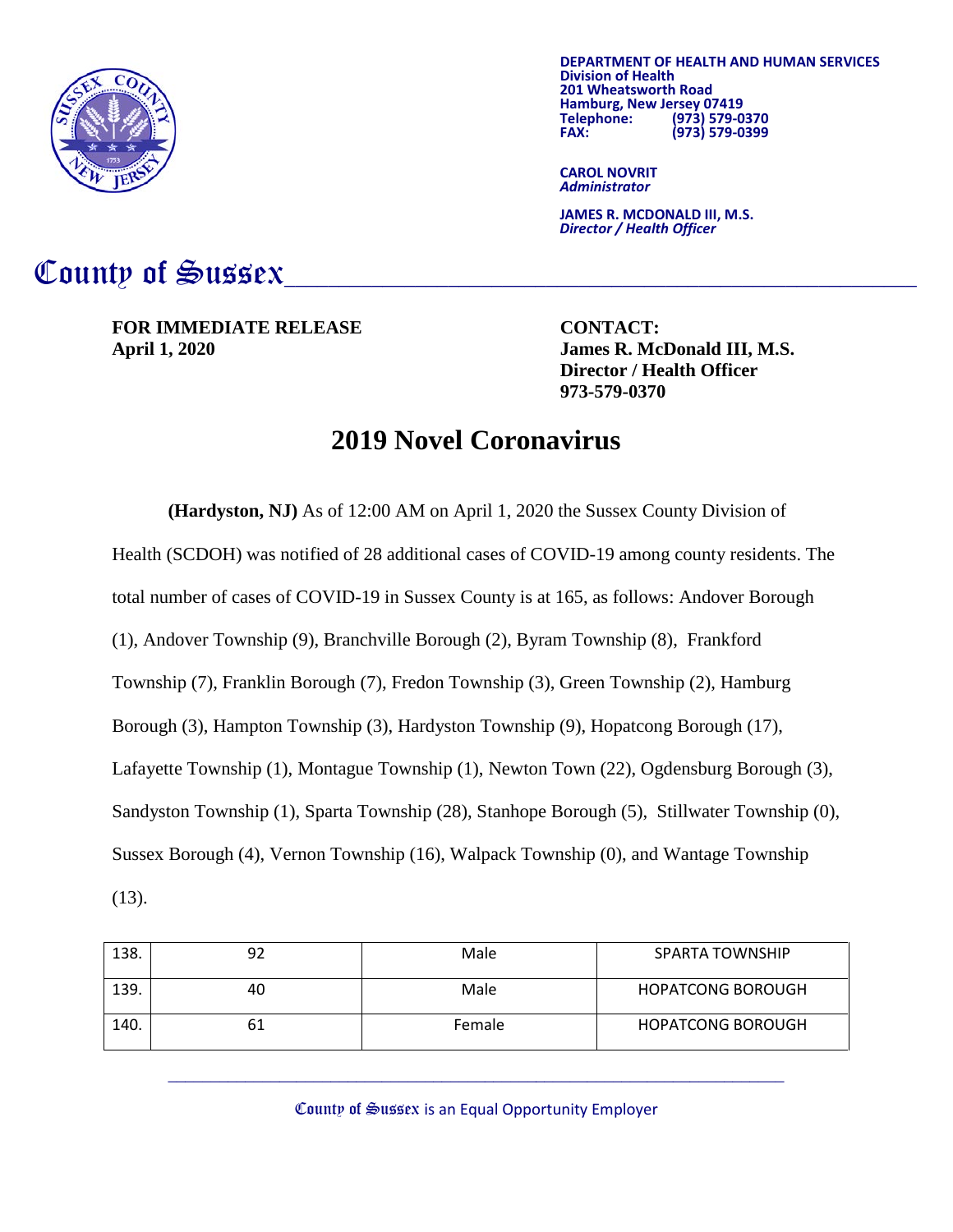| 141. | 77 | Male   | <b>HOPATCONG BOROUGH</b>  |
|------|----|--------|---------------------------|
| 142. | 35 | Male   | <b>GREEN TOWNSHIP</b>     |
| 143. | 33 | Male   | <b>NEWTON TOWN</b>        |
| 144. | 39 | Female | <b>SPARTA TOWNSHIP</b>    |
| 145. | 53 | Male   | <b>SPARTA TOWNSHIP</b>    |
| 146. | 80 | Male   | <b>NEWTON TOWN</b>        |
| 147. | 58 | Male   | <b>ANDOVER TOWNSHIP</b>   |
| 148. | 62 | Female | <b>WANTAGE TOWNSHIP</b>   |
| 149. | 83 | Male   | <b>ANDOVER TOWNSHIP</b>   |
| 150. | 45 | Female | <b>STANHOPE BOROUGH</b>   |
| 151. | 33 | Female | <b>BYRAM TOWNSHIP</b>     |
| 152. | 60 | Female | <b>HOPATCONG BOROUGH</b>  |
| 153. | 59 | Male   | <b>SPARTA TOWNSHIP</b>    |
| 154. | 47 | Male   | <b>NEWTON TOWN</b>        |
| 155. | 42 | Female | <b>NEWTON TOWN</b>        |
| 156. | 26 | Male   | <b>NEWTON TOWN</b>        |
| 157. | 32 | Male   | <b>HARDYSTON TOWNSHIP</b> |
| 158. | 74 | Male   | <b>ANDOVER TOWNSHIP</b>   |
| 159. | 70 | Male   | <b>FRANKFORD TOWNSHIP</b> |
| 160. | 61 | Male   | <b>ANDOVER TOWNSHIP</b>   |
| 161. | 63 | Female | <b>FREDON TOWNSHIP</b>    |
| 162. | 69 | Female | <b>BYRAM TOWNSHIP</b>     |
| 163. | 56 | Female | <b>BYRAM TOWNSHIP</b>     |
| 164. | 78 | Male   | <b>ANDOVER TOWNSHIP</b>   |
| 165. | 35 | Female | <b>WANTAGE TOWNSHIP</b>   |

 $\_$  , and the set of the set of the set of the set of the set of the set of the set of the set of the set of the set of the set of the set of the set of the set of the set of the set of the set of the set of the set of th